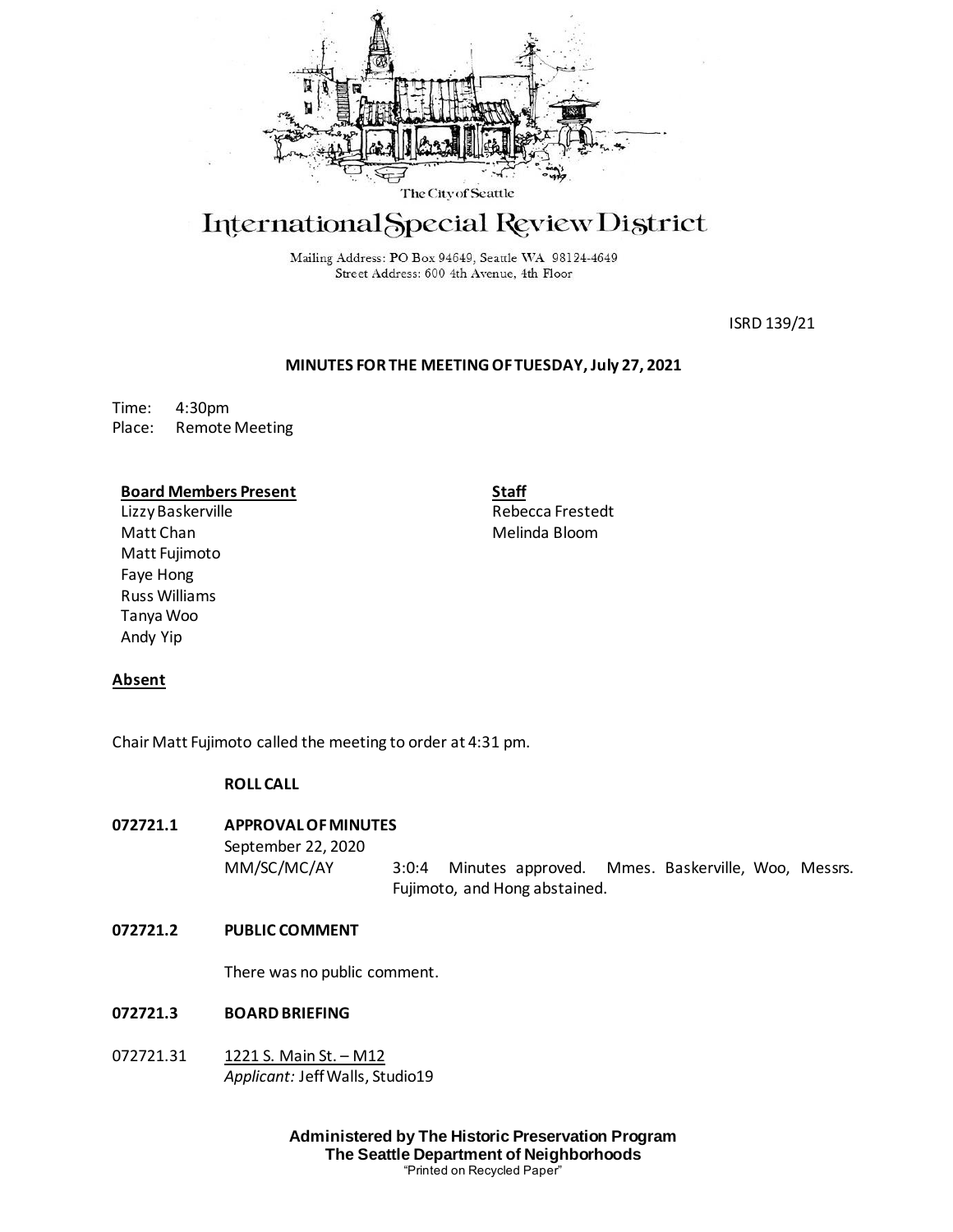Briefing on proposed redevelopment of two-story commercial building. Proposal includes demolition of the existing building and use and design of a nine-story mixed-use apartment building. The focus of this briefing will be on the proposed demolition and presentation of massing studies.

Ms. Frestedt provided an overview of the project which involves demolition of existing structure and new construction and noted the developer is M12 LLC; architect is Studio19, Jeff Walls. Zoning for this site is DMR/C 75/75-95; lot area: 13,875 SF. She said ranges vary between options: 99-161 residential units; 1,750-2,880 SF of retail; 26-70 Parking stalls; (TBD) bike spaces. She said no departures are requested at this time and it is anticipated this project won't trigger SEPA. The extant building  $12<sup>th</sup>$  & Main Plaza was constructed in 1991. The architect was Joe Donahou of CDA Architects, which is now CDA+Pirscher Architects. She said noted the relevant code sections and Standards, as listed on the staff summary that was provided to the Board (in property file).

Jeff Walls, Studio19 explained the proposed development will include demolition of the existing buildings on site as well as demolition of all site features. The project will require excavation of the site for one level of below grade parking. He said the project will improve the right of way sidewalks and add street trees in the right of way. He said the proposed development consists of six levels of apartments, street level retail spaces, apartment lobby and one level of below grade parking. He said the use will change to a mixed use, apartment building. He said allowed uses include general sales, services business establishment, eating and drinking establishment, and grocery store. He went over setback requirements as per by Zoning Code and ISRD Code and guidelines.

Mr. Walls provided an overview of neighborhood history. He provided history of the site including tenants and owners over time and said nothing significant was found. He said the existing building was constructed in 1991; the ground floor is retail.

Mr. Fujimoto asked if board members had comments following the historic analysis.

Ms. Frestedt said it is typical after presentation of historic property report for board members to comment on any over arching concerns regarding demolition and subsequent development.

Mr. Fujimoto appreciated the excellent historic analysis from 1850 to present. He said an apartment building was demolished in 1975 and the lot sat vacant until the existing building was constructed. He asked why.

Mr. Walls said they found no information on why the previous building was demolished.

Mr. Hong said the district is the Chinatown International District. He said this project is in Little Saigon which is in the Chinatown International District.

Ms. Woo asked who lived there.

Mr. Walls said the earliest construction record found was of the two-story apartment building constructed on the western site of Lot 12. The record indicates the owner was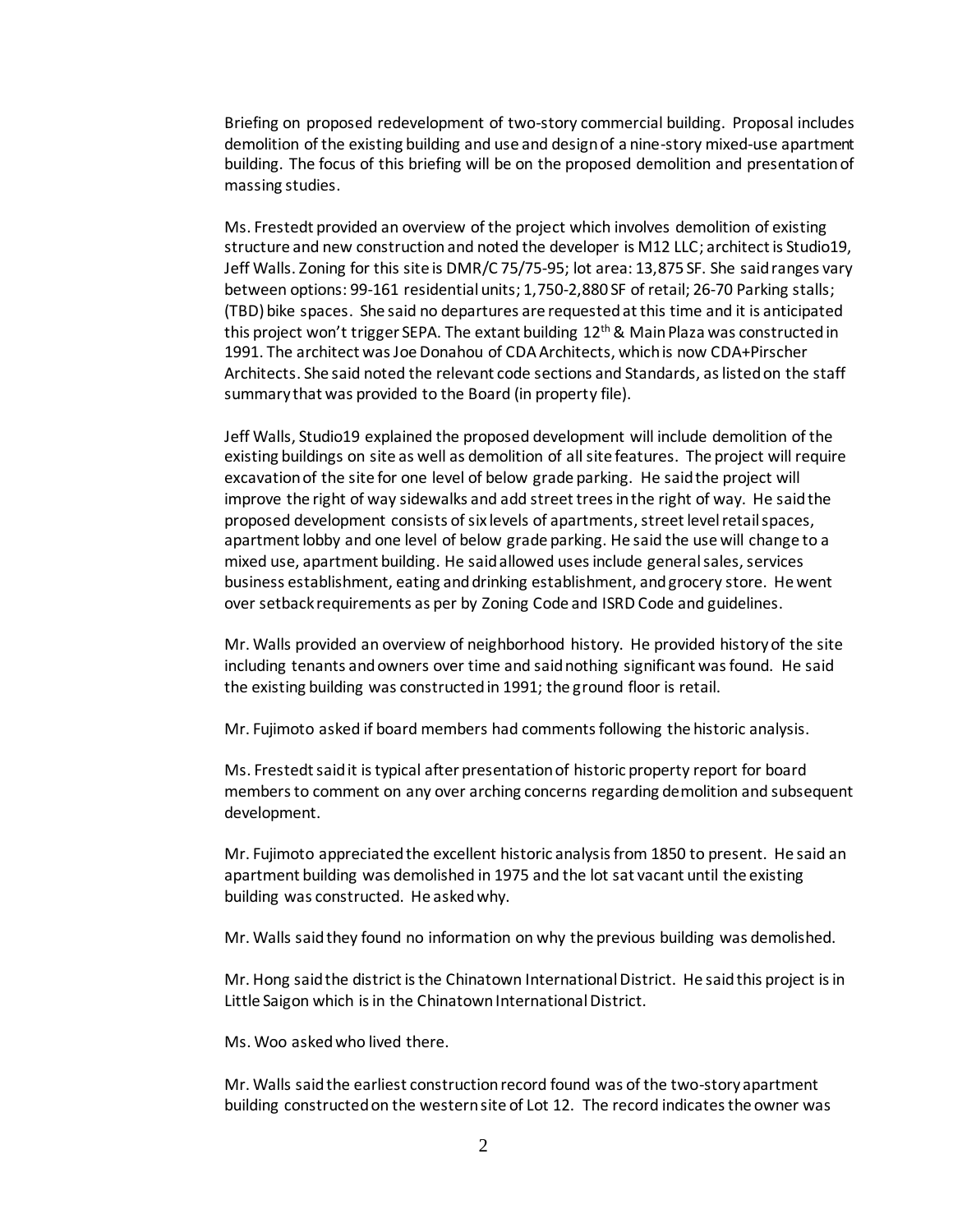Cora Banks. In 1949, an addition of a basement apartment as constructed on the Lot 13 portion of the property; the owner of that property was Mr. G. S. West.

Ms. Frestedt cited SMC 23.66.318 and said that the board considers is there is any historical relevance to the district whether an event or an individual. She said this site is outside the National Register District so no determination of significance was made; the board will determine. She said the age of the existing building is outside the period of significance and this part of Little Saigon was not included in the initial district boundaries. She said the expansion of the district boundaries was to add design continuity for changes made. She said the board can request additional information, if needed.

Mr. Walls said they looked at color patterns in the neighborhood and noted that buildings in Little Saigon do not use a variety of materials; most buildings are finished with stucco wall and sometimes concrete surfaces and a few of them are constructed with brick. He said several cultural artworks and projects can be found in this area. He noted the painted columns underneath I-5 which mark the entrance to Little Saigon; the boat-shaped Pho Bac restaurant; several ground artworks and vertical art. He explained the intent to bring artwork into this project is important.

He went over the site context west of I-5 and noted the area is characterized by larger buildings constructed during the late 1800s and early 1900s. He said a typical building in this part of ISRD also features small ground level retail with residential units on upper stories. He said, in contrast, the east side of I-5 is characterized by warehouses and lowrise commercial buildings which house a variety of markets and stores. He said buildings are less than three stories tall and are mostly finished with stucco wall surfaces painted in bright colors. He said development has been accelerating recently and the character of the neighborhood is evolving. He said taller infill buildings are coming. He said that new developments are taking design cues from the more cultural buildings native to this area by applying similar materials, large glass storefronts, canopies and Asian imagery.

Mr. Walls said the site is on the edge of Little Saigon; he noted its green coverage / parks, solar exposure, views, street classifications, and transportation. He said there are topography issues to deal with – there is about a 6% slope. He said this project will improve the right of way. He said overhead powerlines will require a 14' set back.

Mr. Walls said they have worked with Friends of Little Saigon on community outreach and said they have been great to work with. He said they came up with a community engagement plan and will keep it moving. He provided a schedule of community engagement events, engagement strategies and targeted stakeholder groups.

Ms. Baskerville asked how many people have been engaged.

Mr. Walls said about 200 people.

Hui Tien, Studio 19, said at the virtual meeting there were about 30.

Mr. Chan asked what the mix of units will be.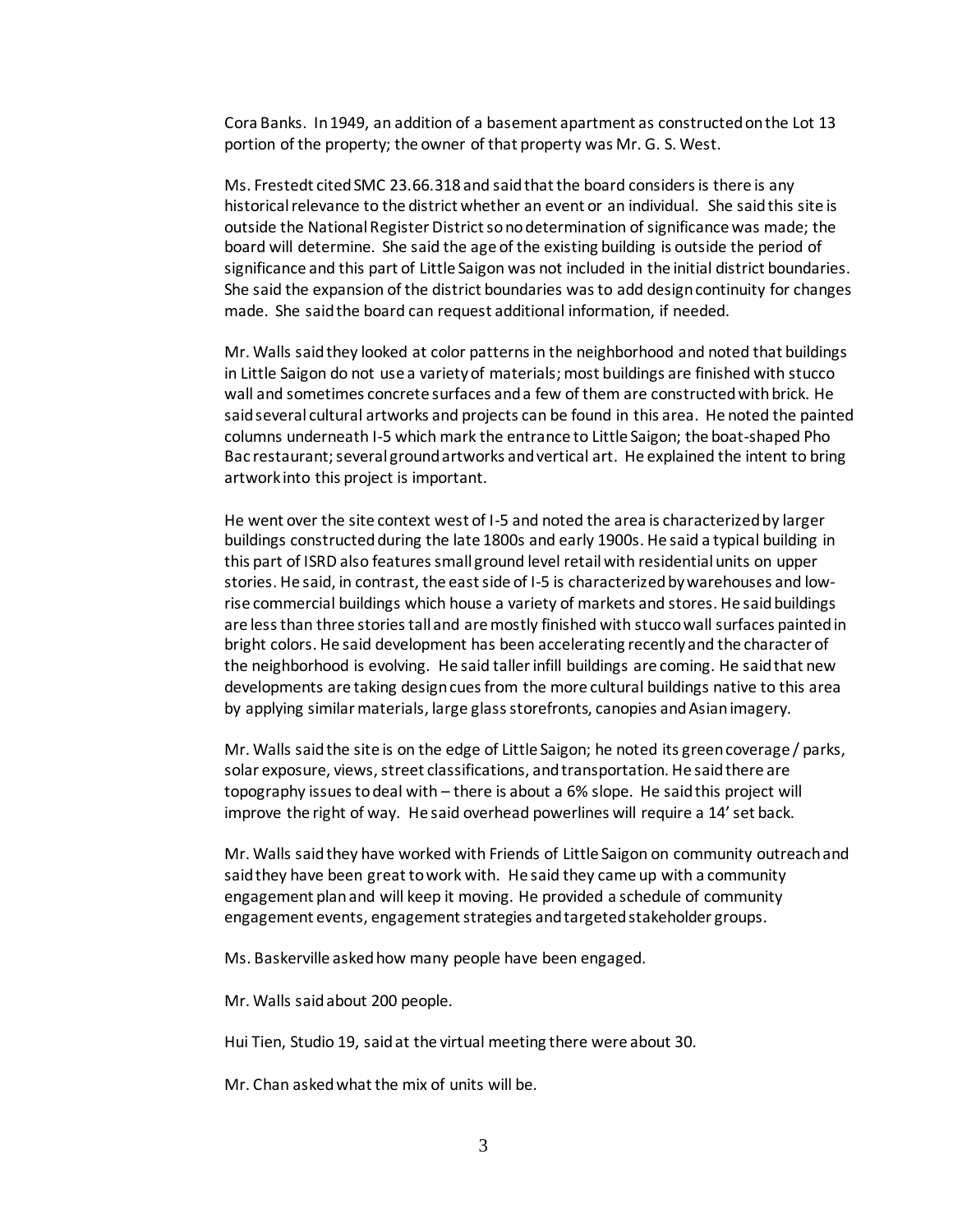Mr. Walls said it is not yet finalized but there will be a mix of studios, one and two bedrooms.

Mr. Fujimoto asked where they are at with outreach response regarding the design.

Ms. Tien said there have been a few meetings, next step is to contact organizations. She said they have relied on Friends of Little Saigon (FoLS) for outreach.

Quynh Pham, FoLS, said the next focus is stakeholder groups. She said the first phase will introduce the project and get general information. The next phase will be more targeted with community groups at public meetings to get feedback and comments. She said they are more stewards helping to get information out there.

Mr. Hong said there hasn't been outreach to Chinatown area which is the majority area west of the freeway. He said none of Chinatown area has heard of project. He said it is the Chinatown International District, not the International District.

Ms. Woo said she thinks Mr. Hong is wanting to hear more about feedback from seniors, non-English-speakers, and organizations. She was interested to hear what feedback they got about the massing.

Mr. Fujimoto agreed with Mr. Hong and Ms. Woo about targeted stakeholder groups.

Ms. Pham thanked Mr. Hong for the Chinatown side especially the associations, they haven't been able to reach out to them, but they would love to include them on this outreachto make sure they have a broader outreach. She said SCIDPDA, Interim and the BIA do work across the neighborhood and that includes Japantown and Chinatown. She said the rest of the groups are neighboring this project. She said the groups that will be most impacted by construction and that actual development, they wanted to get their input first. She said they will definitely reach out more on the Chinatown-Japantown side. She said they would love recommendations on contacts to be able to get their input.

Mr. Fujimoto thanked Ms. Pham for her comment and clarification.

Mr. Yip said community outreach is immediate concern to neighborhood. It is important to include Japantown and Chinatown.

Mr. Walls presented four massing concepts (details in DON files):

## Option 1

Pros: covered retail along street front to better activate pedestrian-oriented retail spaces; community roof deck, retail plaza supporting community uses; pronounced building entrance for residents and to create a vibrant street frontage. Cons: minimal modulation along front building façade.

## Option 2

Pros: corner orientation, modulated façade, vertical and horizontal; retail plaza supporting community sues; maximum retail space to promote business activities and economic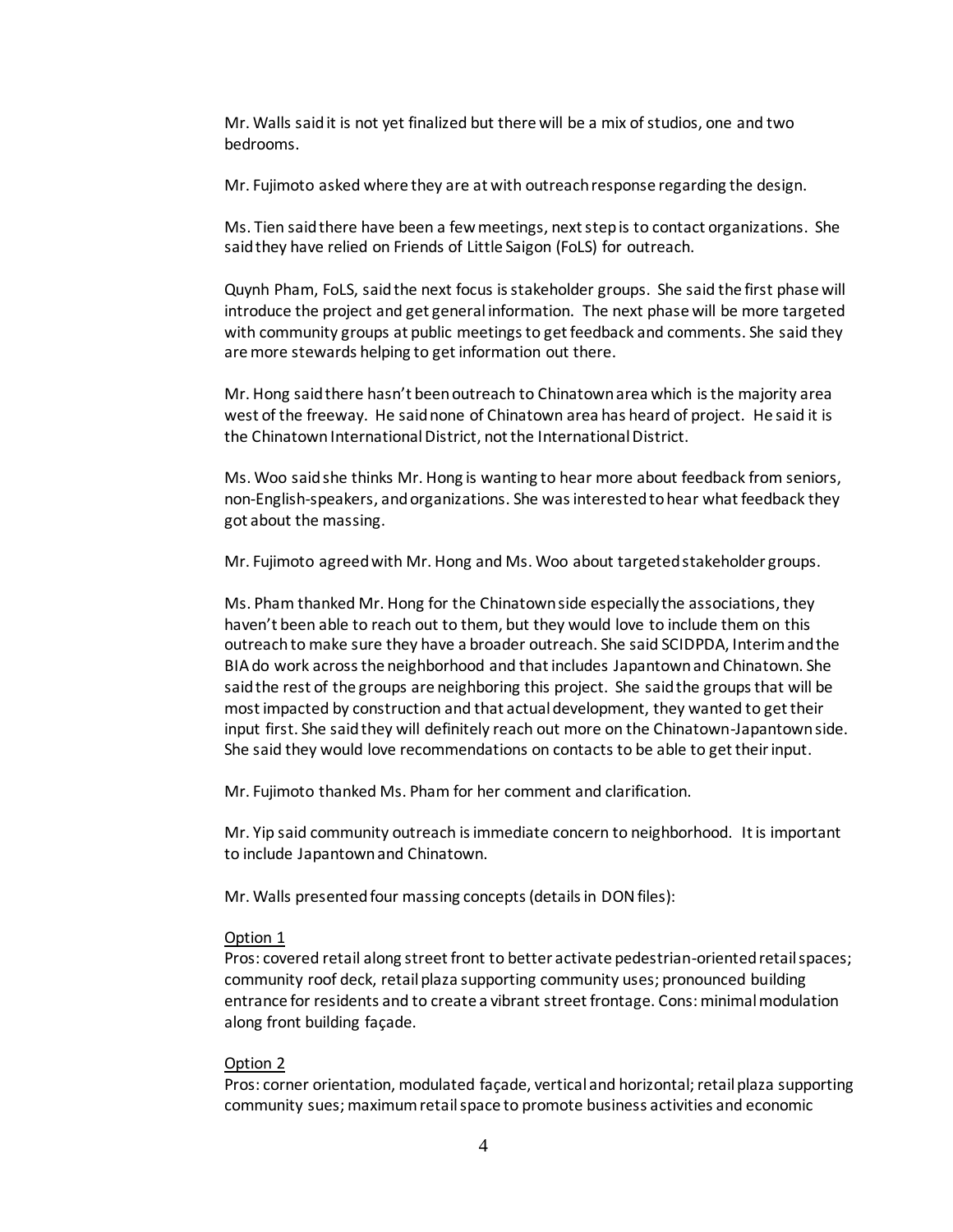development in the area; community roof deck. Cons: lack of building street presence not allowing for maximized retail space.

#### Option 3

Modulated façade, vertical and horizontal; maximize retail along street frontage; pronounced building entrance for residents and to create a vibrant street frontage; identifiable residential entry separated from the retail entries; covered retail along street front to better activate pedestrian-oriented retail space; community roof deck. Cons: no exterior courtyard space except the roof.

#### Option 4 (Preferred)

Smaller in height; covered retail along street front to better activate pedestrian-oriented retail spaces; retail plaza supporting community uses; increased access opportunities and street presence for the retail space; pronounced building entrance for residents and to create a vibrant street frontage; more units with outdoor patio and balconies; modulation opportunities on the back facades facing the ISRD. Cons: minimal modulation along front building façade.

Mr. Fujimoto stated that this is a briefing and no action would be taken. He asked Mr. Walls what kind of input he was looking for.

Mr. Walls said he would like recommendations for outreach and input on design, massing, programming and materiality.

Ms. Frestedt said this is an opportunity to provide feedback, ask for more information, or comment on preferred option to help focus. She said outreach continues to come up and she reminded that the board doesn't have code jurisdiction over outreach plans, but it is reasonable for Mr. Walls to ask for input. She said board's interest is in how outreach has informed the project.

Mr. Fujimoto asked who lived in the apartment building prior to existing building. He said he had no issue with demolition of existing structure as it was recently built. He wondered why the lot was left vacant for so long after the 1975 demolition. He said that a history of legislation has caused changes in the district.

Mw. Woo said she was curious if this was part of the Central District.

Mr. Fujimoto said Ordinances in past affected the district and he would like to see that.

Mr. Chan said there was a mix of Chinese businesses up to  $23<sup>rd</sup>$  in the 1940s-60s. He noted the mix of Black, Japanese and Chinese community members in the area, historically.

Ms. Baskerville said it was part of jazz club area.

Mr. Chan said it is an odd lot. He said he supports the massing and scale. He appreciated the retail in the corner and said it was good for activation. He said now, it is not activated. He said he applauded the inclusion of family housing and said it is in high demand. He said new development has been predominantly one-bedroom units.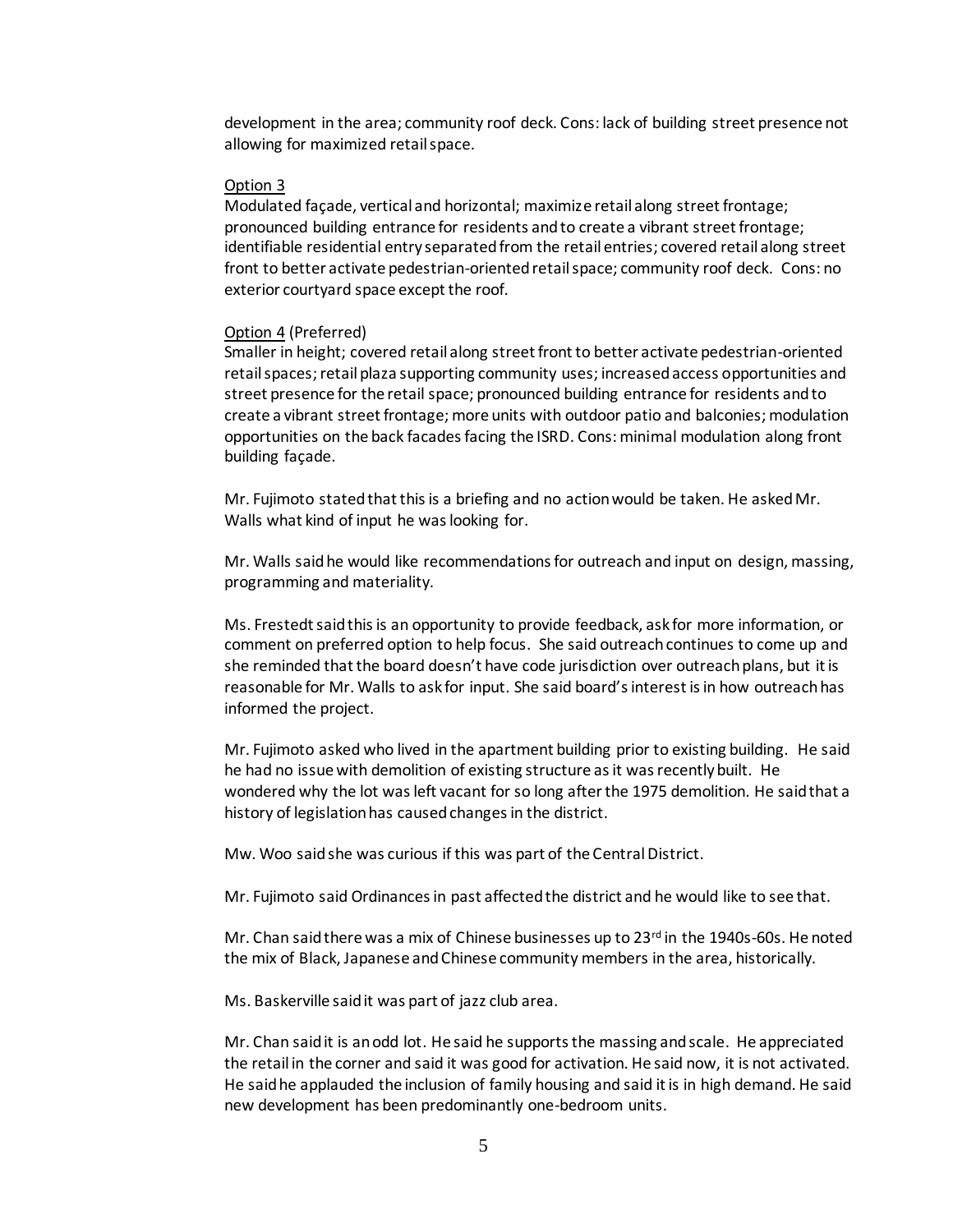Mr. Fujimoto asked for more information on design. He said he understands how setbacks relate to certain conditions, but he wants to see how the project is listening to the guidelines.

Ms. Baskerville noted the green factor and landscaping as part of the plaza and commented it is great to have a larger plaza. She said they could have additional landscaping and said tree canopy is a big issue.

Mr. Walls said they are in the early stages and could include more.

Ms. Baskerville said outreach to Bailey Gatzert school would be helpful. She said there is a lot of interaction between Boren and Bailey Gatzert and the street is not pedestrian friendly.

Ms. Woo asked about garbage and waste, where the dumpsters and pick ups will be. She said the lobby entrance is hidden and could be a safety issue. She asked about safety for first level apartments and patios.

Mr. Walls said all trash will be held below grade in parking area and will be wheeled out on pick up day to area just west of parking entrance. He said there will be security staff on duty at night and there will be lighting as well as other safety features. He said the back patios are up a bit with guard rails, he noted the sloped grade. He said they will make sure they are safe.

Mr. Williams appreciated the inclusion of family units which he said will create vibrancy for the district. He said three options reach maximum height with only one showing less than maximum. He asked if they considered going higher to get unit numbers up, especially family housing. He said anything that can be done to increase unit count, modulation and add character, not overly flat. He noted the con indicated was minimal modulation. He said it would be a challenge to take the flat façade out and give the building character without compromising square footage and owner intent. He appreciated Option 4 and said the provided plaza could be used publicly for dining, coffee, or community involvement. He asked why parking on Option 4 only went down one level for parking while others went down two.

Mr. Walls said there is no parking requirement; parking is related to the number of units.

Mr. Fujimoto suggested showing vertical modulation or design considerations. He said it would help to understand how bulk and scale are addressed with set back floors. He asked to see opportunities to address safety – lighting, CPTED – in future presentations.

Ms. Woo said she appreciated the comprehensive presentation. She said she would like to see more of the spirit of the community captured – colors that are meaningful, history of why buildings look the way they do and how to capture that. She would like to see more about the relationship between this building and others in the district.

Mr. Yip said he likes the plaza idea; it is inviting and uses the corner space. He said he supports options 1 and 4. He said to showcase the spirit of the community in materiality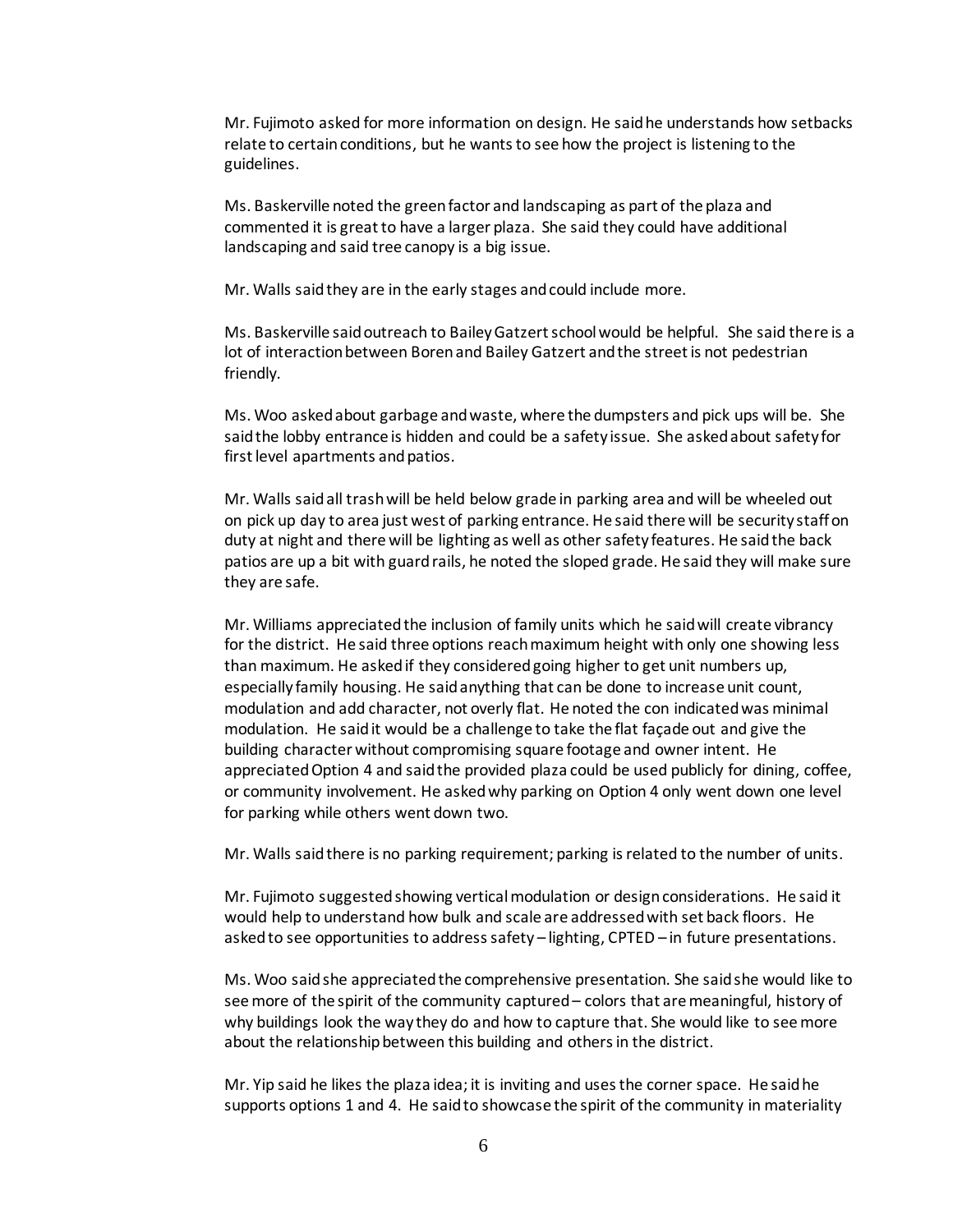and art. He said the district is being developed and there will be future buildings to the south and west. He said to think about design of the patios on back of building and how a new building would impact that.

Mr. Hong said he appreciates the scale of Option 4 and said the presentation showed very nice options. He said there is more space for residents to hang around. He said to remember the area was just a car repair and old run-down houses that were torn down. He said 2-story retail is useful and he looks forward to the new project.

Mr. Williams asked how much retail is proposed versus what is there now.

Mr. Walls said there is less.

Mr. Fujimoto said he would like to hear community thoughts about retail space, use and if infrastructure will be included to support uses.

M.s Woo said Asian businesses in the plaza would be nice. She said to get input from shoppers coming to the community to shop.

Mr. Fujimoto said board members who are active in organizations could provide contact information.

Ms. Frestedt said to be cautions about direct contact with applicant outside of meeting because of conflict of interest. She said to forward any contact information to her.

Mr. Fujimoto said there are rich diverse community groups and to expand outreach.

Ms. Tien said they have a comprehensive report on activities.

# **072721.4 BOARD BUSINESS**

Ms. Frestedt said she has been meting with DON and City Historic Preservation Officer to address election. She said the emergency order is still in affect and there are still vulnerable community members. She said they are talking about options and noted the importance of voting. She said she would provide an update and would send a media release as well.

Ms. Frestedt said after the events of last summer, boards were installed to protect store fronts. She said SPU put the boards up and independent property/business owners can remove them whenever they are ready. She said there is a reluctance to remove the boards absent of other security measures. She said a couple businesses have asked for bars. She said that bars, gates are not ideal and suggest that the area is not safe. She said businesses feel they need them. Bars and gates can damage property if not done appropriately. She said it is a big trade off if a business leaves. She said she has guidance on best practices and minimizing damage that she can send out.

Ms. Baskerville said she heard Wing Luke is collecting boards to save murals and wondered if that has happened.